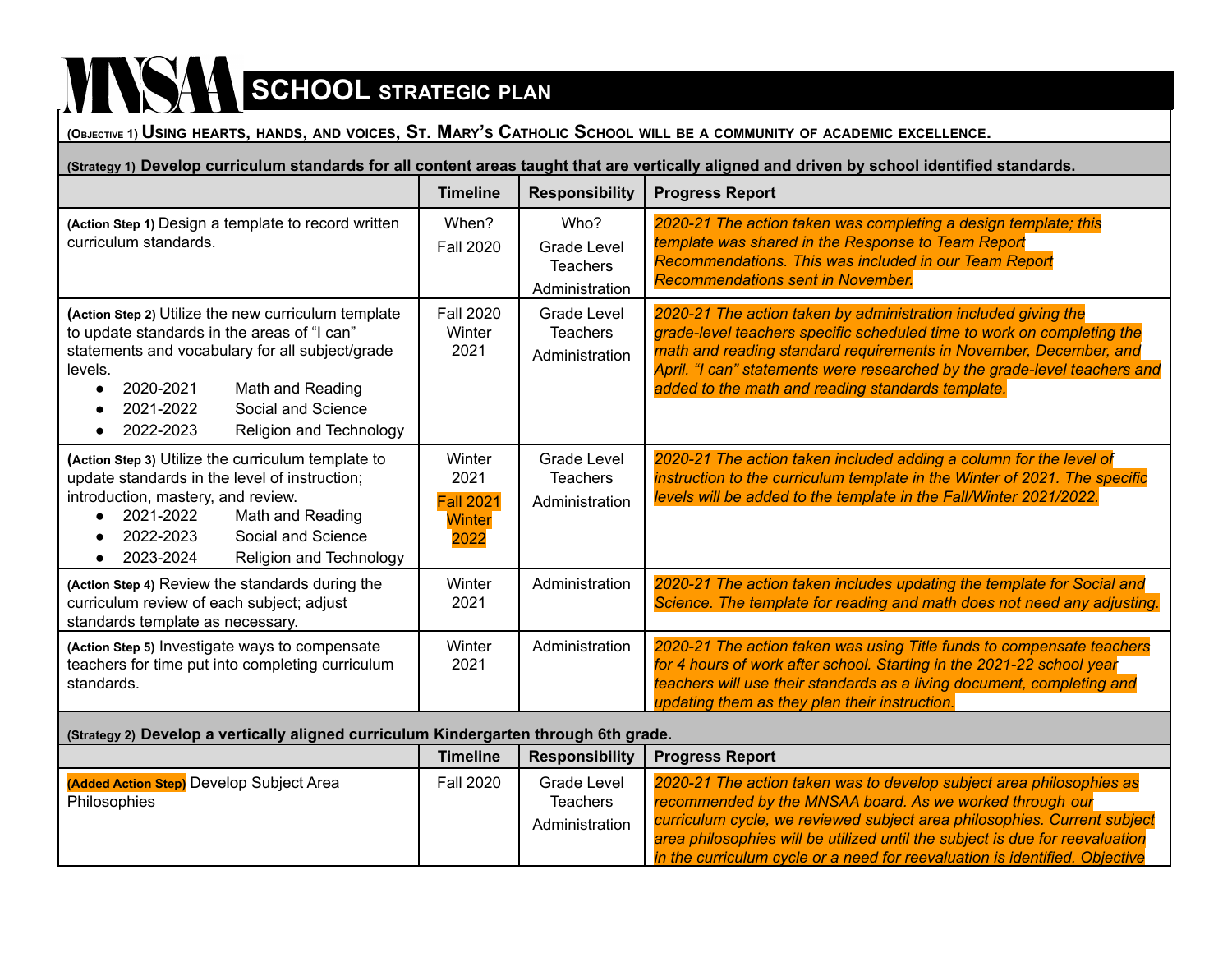|                                                                                                                                                                                                                                                                                                                                                                     |                                    |                                                         | 1, Strategy 2, Action Step 2, was added to address the need to review<br>philosophy statements in our curriculum cycle process.                                                                                                                                                                                                                                                                                                                                                                                                         |
|---------------------------------------------------------------------------------------------------------------------------------------------------------------------------------------------------------------------------------------------------------------------------------------------------------------------------------------------------------------------|------------------------------------|---------------------------------------------------------|-----------------------------------------------------------------------------------------------------------------------------------------------------------------------------------------------------------------------------------------------------------------------------------------------------------------------------------------------------------------------------------------------------------------------------------------------------------------------------------------------------------------------------------------|
| (Action Step 1) Form a Curriculum Committee to<br>lead the math investigation.                                                                                                                                                                                                                                                                                      | When?<br>Spring<br>2020            | Who?<br><b>Grade Level</b><br><b>Teachers</b>           | 2020-21 The action taken was to form a committee that includes the 1st<br>and 5th grade teachers as representatives.                                                                                                                                                                                                                                                                                                                                                                                                                    |
| (Action Step 2) Complete a needs assessment in<br>math curriculum and instructional strategies.<br>Review philosophy statement<br>Review standard alignment and scope<br>$\bullet$<br>and sequence<br>Look for gaps and adjust as needed<br>$\bullet$<br>Review and evaluate informal and formal<br>data<br>Identify overall curriculum strengths and<br>weaknesses | Spring<br>2020                     | <b>Grade Level</b><br><b>Teachers</b><br>Administration | 2020-21 The action taken included completing a needs assessment that<br>showed the strengths and weaknesses of our math program. It was<br>determined that our math program needs more hands-on activities,<br>opportunities for small group instruction and activities, and real life<br>situations to strengthen math concepts. Teachers were not using the<br>math curriculum they had and/or were supplementing to add more rigor.<br>A majority of our time this year was spent looking at different math<br>curriculums to adopt. |
| (Action Step 3) Review best practice research in<br>math curriculum and instructional strategies.                                                                                                                                                                                                                                                                   | Spring<br>2020                     | <b>Grade Level</b><br><b>Teachers</b><br>Administration | 2020-21 The action taken was to discuss and record the findings about<br>the best practice articles chosen by the committee. We then used that<br>information in conjunction with classroom experiences to develop a math<br>philosophy.                                                                                                                                                                                                                                                                                                |
| (Action Step 4) Examine current math resources<br>and/or investigate new math curriculum. Analyze<br>and align current or new math curriculum to<br>ensure curriculum is expressly reflective and tied<br>to state standards.                                                                                                                                       | <b>Fall 2020</b><br>Winter<br>2021 | <b>Grade Level</b><br><b>Teachers</b><br>Administration | 2020-21 The action taken was to look at four different math curriculums:<br>Bridges, Saxon, Everyday Math, and Scott Foresman. We looked at the<br>different program correlations to MN standards and received materials<br>from Bridges and Scott Foresman to use in the classrooms. We visited<br>and spoke with other schools who were using both programs. We then<br>created a spreadsheet using the characteristics that were important to us,<br>as stated in our philosophy, to evaluate each program we were looking at.       |
| (Action Step 5) Purchase new and/or implement<br>revised math program.                                                                                                                                                                                                                                                                                              | Spring<br>2021                     | Administration                                          | 2020-21 The action taken was to purchase the Bridges Math Curriculum<br>for grades K-4. We are planning to implement the Number Corner portion<br>of the curriculum in the fall of 2021 and fully implement the program in the<br>fall of 2022. During the investigation process we determined that the 5th<br>and 6th grade program meets our current needs and prepares students<br>for their transition to middle school, therefore we are keeping that<br>program for those grades.                                                 |
| (Action Step 6) Provide professional development.                                                                                                                                                                                                                                                                                                                   | <b>Fall 2021</b>                   | Administration                                          | 2020-21 The action taken was to schedule professional development for<br>the staff to learn about Bridges-Number Corner in the fall of 2021.                                                                                                                                                                                                                                                                                                                                                                                            |
| (Action Step 7) Evaluate new/revised math<br>program.                                                                                                                                                                                                                                                                                                               | Winter<br>2022                     | <b>Grade Level</b><br><b>Teachers</b>                   |                                                                                                                                                                                                                                                                                                                                                                                                                                                                                                                                         |
| (Action Step 8) Repeat action steps 1-7 for<br>Science.                                                                                                                                                                                                                                                                                                             | Spring<br>2020-                    | <b>Grade Level</b><br><b>Teachers</b>                   |                                                                                                                                                                                                                                                                                                                                                                                                                                                                                                                                         |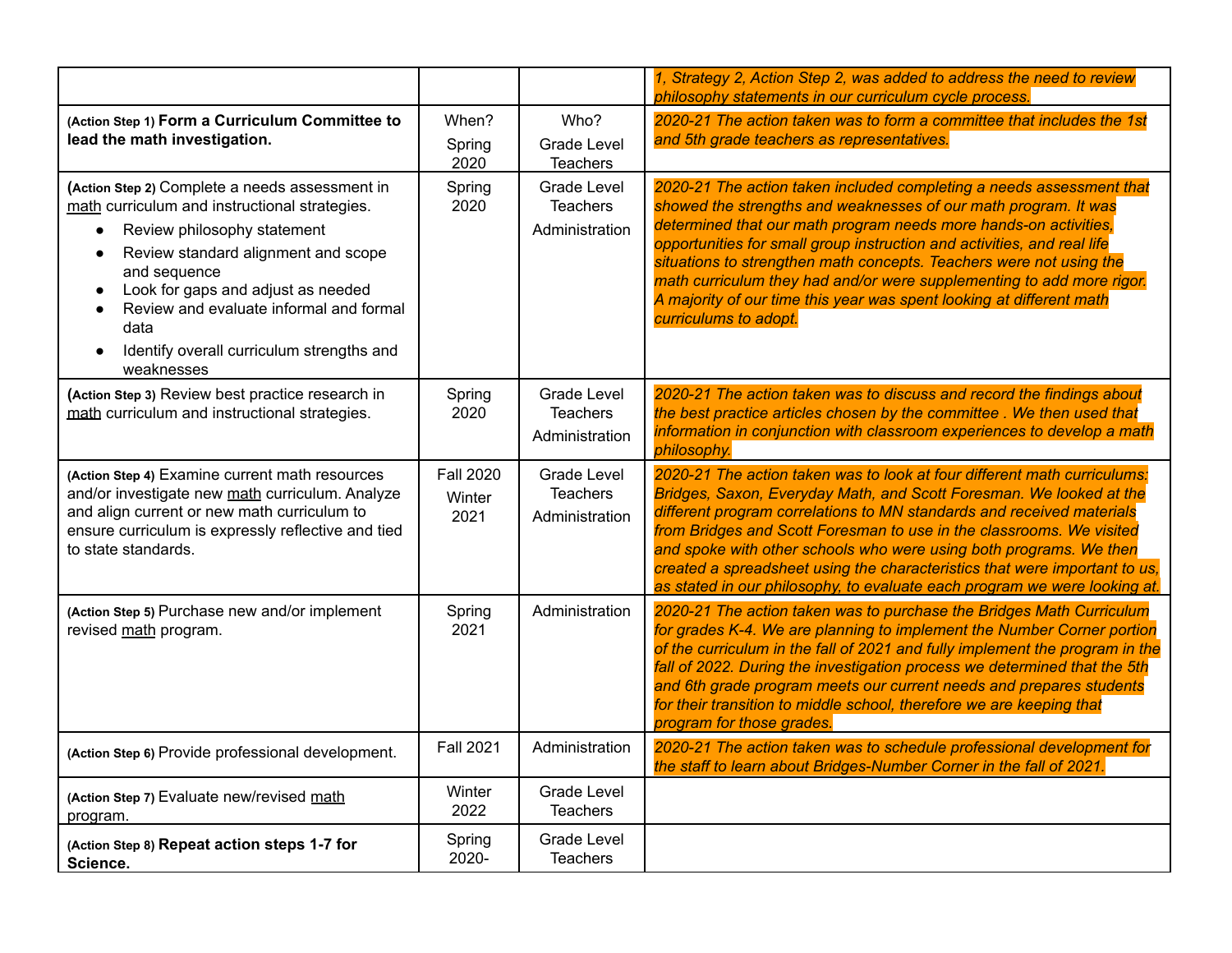|                                                                                                                                                                                                                                                                                                                                                           | Spring<br>2023                       | Administration                                          |                                                                                                                                                                                                                                                                                                                                                                                                                                                                                                                                                                                                                        |
|-----------------------------------------------------------------------------------------------------------------------------------------------------------------------------------------------------------------------------------------------------------------------------------------------------------------------------------------------------------|--------------------------------------|---------------------------------------------------------|------------------------------------------------------------------------------------------------------------------------------------------------------------------------------------------------------------------------------------------------------------------------------------------------------------------------------------------------------------------------------------------------------------------------------------------------------------------------------------------------------------------------------------------------------------------------------------------------------------------------|
| (Action Step 1) Form a Curriculum Committee to<br>lead the science investigation.                                                                                                                                                                                                                                                                         | When?<br>Spring<br>2020              | Who?<br><b>Grade Level</b><br><b>Teachers</b>           | 2020-21 The action taken was to form a committee including the 4th and<br>6th grade teachers as representatives.                                                                                                                                                                                                                                                                                                                                                                                                                                                                                                       |
| (Action Step 2) Complete a needs assessment in<br>science curriculum and instructional strategies.<br>Review philosophy statement<br>Review standard alignment and scope<br>and sequence<br>Look for gaps and adjust as needed<br>$\bullet$<br>Review and evaluate informal and formal<br>data<br>Identify overall curriculum strengths and<br>weaknesses | <b>Fall 2021</b>                     | <b>Grade Level</b><br><b>Teachers</b><br>Administration | 2020-21 The action taken was that a needs assessment was completed<br>that showed the strengths and weaknesses of our science program. We<br>found we don't have any standardized formal assessments for science.<br>Our informal data showed us that we have overlaps and are missing<br>topics between grade levels, we need more critical thinking, and we're<br>lacking consistency in our instruction. In the winter of 2021 we began<br>looking at the new science standards and how they compared to the old<br>standards. It was decided we would implement the new standards into<br>the 2021-22 school year. |
| (Action Step 3) Review best practice research in<br>science curriculum and instructional strategies.                                                                                                                                                                                                                                                      | Winter<br>2020                       | <b>Grade Level</b><br><b>Teachers</b><br>Administration | 2020-21 The action taken was to discuss and record the findings about<br>the best practice articles chosen by the committee. We then used that<br>information along with classroom experiences to adjust our philosophy.                                                                                                                                                                                                                                                                                                                                                                                               |
| (Action Step 4) Examine current science resources<br>and/or investigate new science curriculum.<br>Analyze and align current or new science<br>curriculum to ensure curriculum is expressly<br>reflective and tied to state standards.                                                                                                                    | Spring<br>2022                       | Grade Level<br><b>Teachers</b><br>Administration        | 2020-21 The action taken was to wait on examining a science curriculum<br>until a further date. At this time we need more professional development<br>with our reading curriculum and we are also implementing a new math<br>curriculum; adding a new science program would be overwhelming and<br>unrealistic. We do need to review the curriculum we are currently using<br>for science to determine if new supplies are needed to fit the new<br>standards.                                                                                                                                                         |
| (Action Step 5) Purchase new and/or implement<br>revised science program.                                                                                                                                                                                                                                                                                 | Spring<br>2022                       | Administration                                          |                                                                                                                                                                                                                                                                                                                                                                                                                                                                                                                                                                                                                        |
| (Action Step 6) Provide professional development.                                                                                                                                                                                                                                                                                                         | <b>Fall 2022</b>                     | Administration                                          |                                                                                                                                                                                                                                                                                                                                                                                                                                                                                                                                                                                                                        |
| (Action Step 7) Evaluate new/revised science<br>program.                                                                                                                                                                                                                                                                                                  | Winter<br>2023                       | <b>Grade Level</b><br><b>Teachers</b>                   |                                                                                                                                                                                                                                                                                                                                                                                                                                                                                                                                                                                                                        |
| (Action Step 9) Repeat action steps 1-7 for<br>Religion.                                                                                                                                                                                                                                                                                                  | Spring<br>$2021 -$<br>Spring<br>2024 | Grade Level<br><b>Teachers</b><br>Administration        |                                                                                                                                                                                                                                                                                                                                                                                                                                                                                                                                                                                                                        |
| (Action Step 1) Form a Curriculum Committee to<br>lead the religion investigation.                                                                                                                                                                                                                                                                        | When?<br>Spring<br>2021              | Who?<br><b>Grade Level</b><br><b>Teachers</b>           | 2020-21 The action taken was to form a committee including the 4th and<br>6th grade teachers as representatives. We were scheduled to monitor our<br>religion program in the curriculum cycle this year. We made the decision                                                                                                                                                                                                                                                                                                                                                                                          |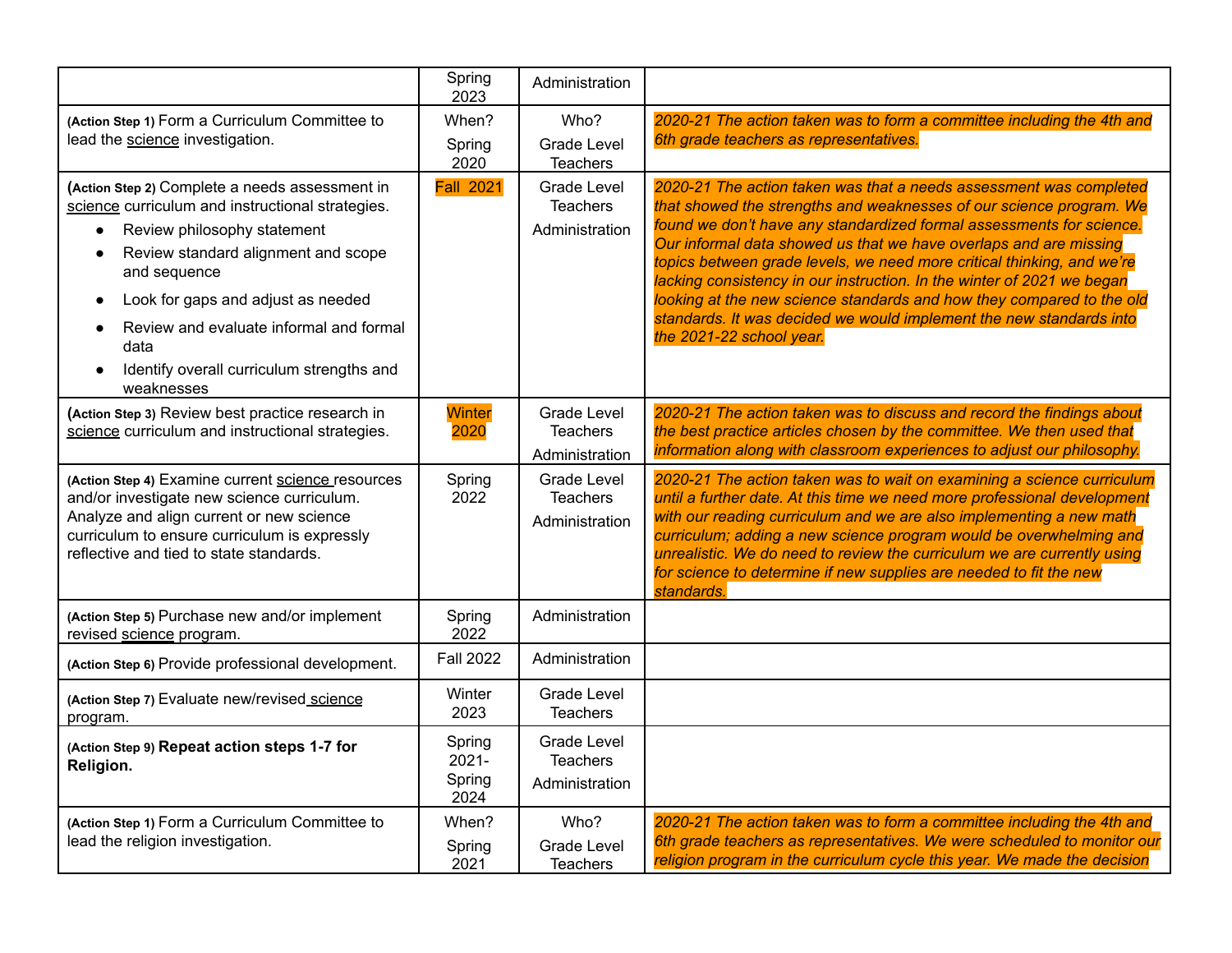|                                                                                                                                                                                                                                                                                                                                                            |                                    |                                                         | to meet as a staff to review the standards, discuss any gaps, and decide<br>what prayers are taught at each grade level. We created a form<br>explaining when each prayer was introduced, mastered, reviewed, and<br>introduced for awareness.                            |
|------------------------------------------------------------------------------------------------------------------------------------------------------------------------------------------------------------------------------------------------------------------------------------------------------------------------------------------------------------|------------------------------------|---------------------------------------------------------|---------------------------------------------------------------------------------------------------------------------------------------------------------------------------------------------------------------------------------------------------------------------------|
| (Action Step 2) Complete a needs assessment in<br>religion curriculum and instructional strategies.<br>Review philosophy statement<br>$\bullet$<br>Review standard alignment and scope<br>and sequence<br>Look for gaps and adjust as needed<br>Review and evaluate informal and formal<br>data<br>Identify overall curriculum strengths and<br>weaknesses | Winter<br>2022                     |                                                         |                                                                                                                                                                                                                                                                           |
| (Action Step 3) Review best practice research in<br>religion curriculum and instructional strategies.                                                                                                                                                                                                                                                      | Winter<br>2022                     |                                                         |                                                                                                                                                                                                                                                                           |
| (Action Step 4) Examine current religion resources<br>and/or investigate new science curriculum.<br>Analyze and align current or new science<br>curriculum to ensure curriculum is expressly<br>reflective and tied to state standards.                                                                                                                    | Winter-<br>Spring<br>2023          |                                                         |                                                                                                                                                                                                                                                                           |
| (Action Step 5) Purchase new and/or implement<br>revised religion program.                                                                                                                                                                                                                                                                                 | <b>Fall 2023</b>                   |                                                         |                                                                                                                                                                                                                                                                           |
| (Action Step 6) Provide professional development.                                                                                                                                                                                                                                                                                                          | <b>Fall 2023</b>                   |                                                         |                                                                                                                                                                                                                                                                           |
| (Action Step 7) Evaluate new/revised religion<br>program.                                                                                                                                                                                                                                                                                                  | Spring<br>2024                     |                                                         |                                                                                                                                                                                                                                                                           |
| (Action Step 10) Repeat action steps 1-7 for Social<br>Studies.                                                                                                                                                                                                                                                                                            | Spring<br>2022-<br>Spring<br>2025  | Grade Level<br><b>Teachers</b><br>Administration        | 2020-21 The intended action taken was to monitor our Social Studies<br>curriculum and look for gaps. We were able to discuss what is and isn't<br>working with our social studies program but we did not get to reviewing<br>for gaps.                                    |
| (Action Step 11) Repeat action steps 1-7 for Health.                                                                                                                                                                                                                                                                                                       | Spring<br>2023 -<br>Spring<br>2026 | <b>Grade Level</b><br><b>Teachers</b><br>Administration |                                                                                                                                                                                                                                                                           |
| (Action Step 12) Repeat action steps 1-7 for<br>Language Arts.                                                                                                                                                                                                                                                                                             | Spring<br>2024 -<br>Spring<br>2027 | <b>Grade Level</b><br><b>Teachers</b><br>Administration | 2020-21 The action taken was to monitor our new Benchmark Workshop<br>program that was implemented two years ago. We discussed the<br>strengths and weaknesses of the program and our instruction. It was<br>determined that extra professional development was needed to |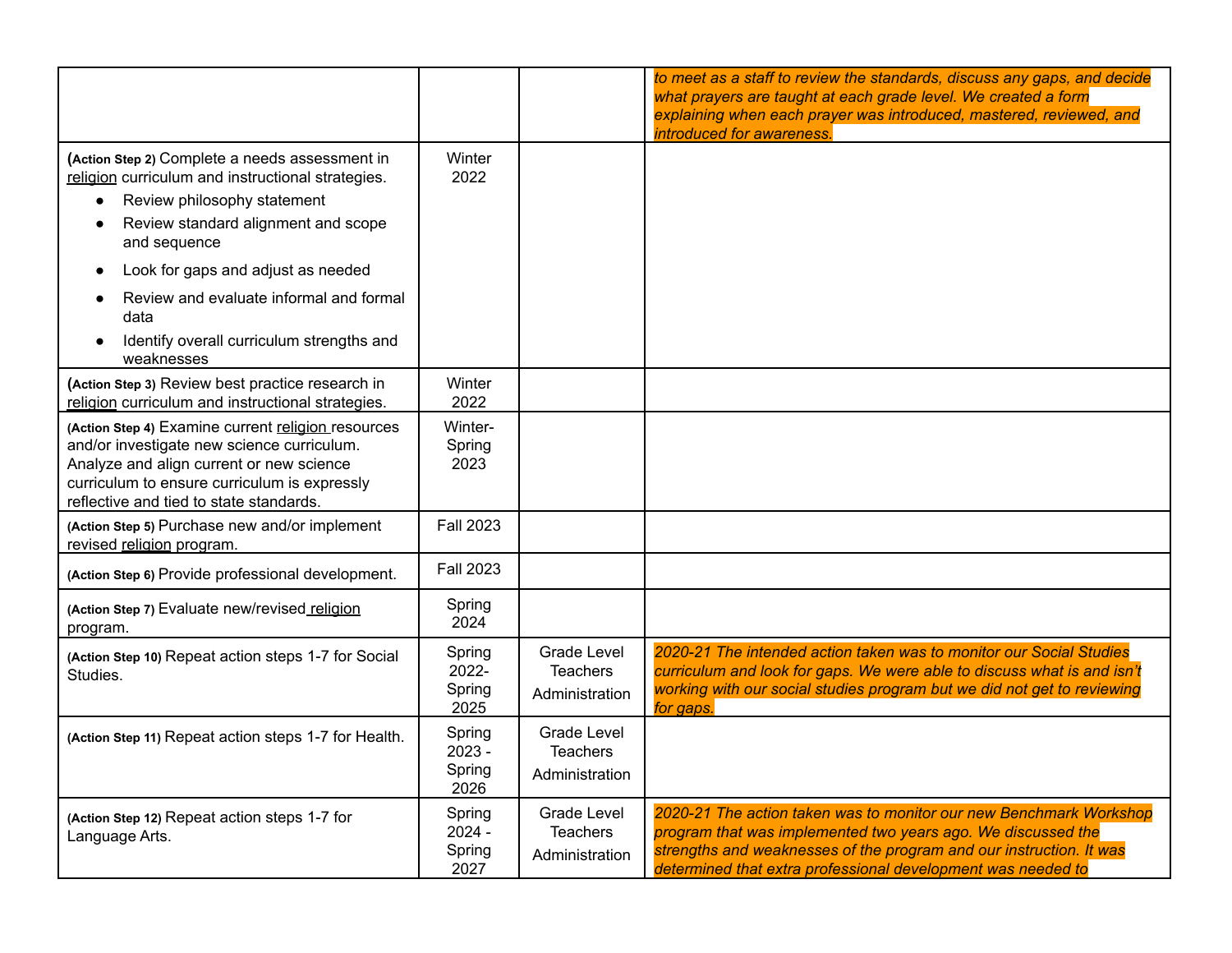|                                                                                                                                                                         |                           |                                               | understand the program better which was implemented this spring. We<br>have also planned for two more professional development days next fall.<br>This year was the first year we started to look at trend data using our<br>standardized assessments. We reached out for guidance from our testing<br>coordinator in our District. |
|-------------------------------------------------------------------------------------------------------------------------------------------------------------------------|---------------------------|-----------------------------------------------|-------------------------------------------------------------------------------------------------------------------------------------------------------------------------------------------------------------------------------------------------------------------------------------------------------------------------------------|
| (Strategy 3) Improve assessment practices, incorporating formative and summative strategies to inform instruction.                                                      |                           |                                               |                                                                                                                                                                                                                                                                                                                                     |
|                                                                                                                                                                         | <b>Timeline</b>           | <b>Responsibility</b>                         | <b>Progress Report</b>                                                                                                                                                                                                                                                                                                              |
| (Action Step 1) Form a committee to research best<br>formative assessment practices and tools.                                                                          | When?<br>Spring<br>2021   | Who?<br><b>Grade Level</b><br><b>Teachers</b> | 2020-21 The action taken was to form a committee including our 1st, 2nd,<br>and 4th grade teachers as representatives. It was also discussed the<br>importance of looking at costs when we look at different resources or<br>tools.                                                                                                 |
| (Action Step 2) Provide professional development<br>for faculty in best formative assessment<br>practices.                                                              | <b>Fall 2021</b>          | Administration                                |                                                                                                                                                                                                                                                                                                                                     |
| (Action Step 3) Implement formative assessment<br>practices into classroom instruction.                                                                                 | Fall/Winter<br>2021       | <b>Grade Level</b><br><b>Teachers</b>         |                                                                                                                                                                                                                                                                                                                                     |
| (Action Step 4) Evaluate formative assessment<br>practices.                                                                                                             | Spring<br>2022            | <b>Grade Level</b><br><b>Teachers</b>         |                                                                                                                                                                                                                                                                                                                                     |
| (Action Step 5) Form a committee to research best<br>summative assessment practices and tools.                                                                          | Spring<br>2021            | Grade Level<br><b>Teachers</b>                | 2020-21 The action taken was to form a committee including our 3rd and<br>5th grade teachers as representatives. It was also discussed the<br>importance of looking at costs when we look at different resources or<br>tools.                                                                                                       |
| (Action Step 6) Provide professional development<br>for faculty in best summative assessment<br>practices.                                                              | <b>Fall 2021</b>          | Administration                                |                                                                                                                                                                                                                                                                                                                                     |
| (Action Step 7) Implement summative assessment<br>practices into classroom instruction.                                                                                 | Fall/Winter<br>2021       | <b>Grade Level</b><br><b>Teachers</b>         |                                                                                                                                                                                                                                                                                                                                     |
| (Action Step 8) Evaluate summative assessment<br>practices.                                                                                                             | Spring<br>2022            | Grade Level<br><b>Teachers</b>                |                                                                                                                                                                                                                                                                                                                                     |
| Action Step 9) Update faculty handbook to clearly<br>define assessment expectations in testing,<br>grading procedures and practices, and reporting<br>student progress. | Spring<br>2022            | Administration                                |                                                                                                                                                                                                                                                                                                                                     |
|                                                                                                                                                                         |                           |                                               | (Strategy 4) Develop a document to record and communicate student growth both academically and socially/emotionally/behaviorally.                                                                                                                                                                                                   |
| (Action Step 1) Create a committee to lead staff in<br>the recording of student growth.                                                                                 | When?<br><b>Fall 2021</b> | Who?<br><b>Grade Level</b><br><b>Teachers</b> |                                                                                                                                                                                                                                                                                                                                     |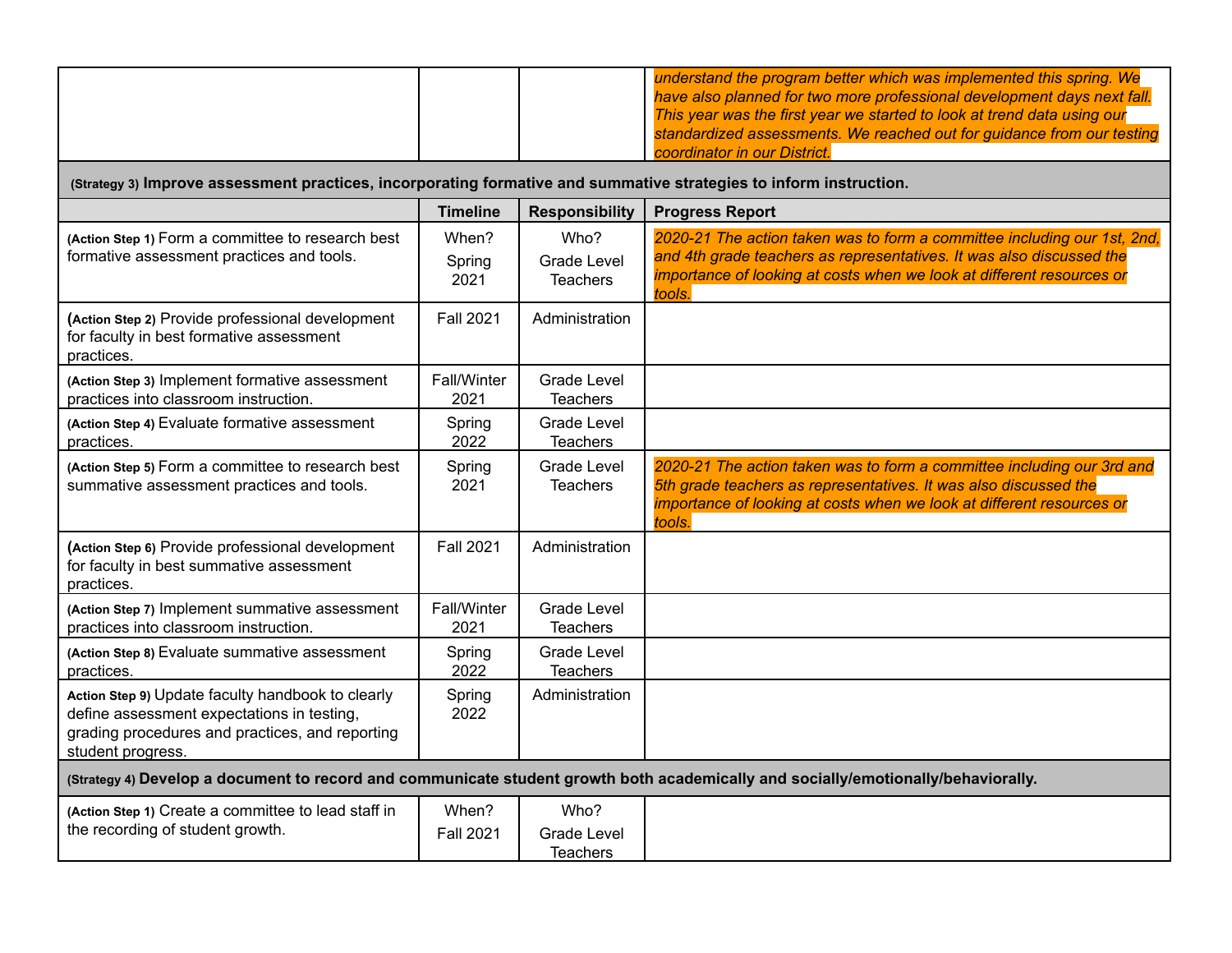| (Action Step 2) Determine format and grading<br>marks/scales amongst grades for greater<br>consistency.                                                                    | Winter<br>2022            | <b>Grade Level</b><br>Teachers                          |                                                                                                                                         |
|----------------------------------------------------------------------------------------------------------------------------------------------------------------------------|---------------------------|---------------------------------------------------------|-----------------------------------------------------------------------------------------------------------------------------------------|
| (Action Step 3) Develop a student reporting<br>document aligned with the school's academic<br>standards, which reports student growth and<br>achievement.                  | Spring<br>2022            | <b>Grade Level</b><br><b>Teachers</b><br>Parents        |                                                                                                                                         |
| (Action Step 4) Communicate the new reporting<br>document with stakeholders.                                                                                               | <b>Fall 2022</b>          | <b>Grade Level</b><br><b>Teachers</b><br>Administration |                                                                                                                                         |
| (Strategy 5) Identify and implement academic programs and practices to support the needs of all learners academically and<br>socially/emotionally/behaviorally.            |                           |                                                         |                                                                                                                                         |
|                                                                                                                                                                            | <b>Timeline</b>           | <b>Responsibility</b>                                   | <b>Progress Report</b>                                                                                                                  |
| (Action Step 1) Create a committee to lead staff in<br>identifying programs and practices that support<br>the needs of all learners. Our main focuses at this<br>time are: | When?<br><b>Fall 2022</b> | Who?<br><b>Grade Level</b><br><b>Teachers</b>           |                                                                                                                                         |
| math interventions<br>$\bullet$<br>Top 20 character development<br>$\bullet$<br>provide an enrichment learning<br>opportunity for all learners                             |                           |                                                         |                                                                                                                                         |
| (Action Step 2) Determine a source of funding for<br>additional resources.                                                                                                 | <b>Fall 2022</b>          | Administration                                          |                                                                                                                                         |
| (Action Step 3) Research and acquire additional<br>intervention curriculum, instructional support<br>materials, and resources to meet the needs of all<br>students.        | Winter/<br>Spring<br>2023 | Committee                                               |                                                                                                                                         |
| (Action Step 4) Implement new programs and<br>practices.                                                                                                                   | <b>Fall 2023</b>          | <b>Grade Level</b><br><b>Teachers</b>                   |                                                                                                                                         |
| (Action Step 5) Provide professional development<br>for faculty in new programs and practices.                                                                             | <b>Fall 2023</b>          | Professional<br>Development<br>Committee                |                                                                                                                                         |
| (Action Step 6) Evaluate new programs and<br>practices to meet the needs of all learners.                                                                                  | Spring<br>2024            | <b>Grade Level</b><br><b>Teachers</b>                   |                                                                                                                                         |
|                                                                                                                                                                            |                           |                                                         | (Strategy 6) Implement differentiated instruction to meet the needs of all learners academically and socially/emotionally/behaviorally. |
|                                                                                                                                                                            | <b>Timeline</b>           | <b>Responsibility</b>                                   | <b>Progress Report</b>                                                                                                                  |
| (Action Step 1) Provide a workshop experience in<br>differentiated instructional practices.                                                                                | <b>Fall 2023</b>          | Administration                                          |                                                                                                                                         |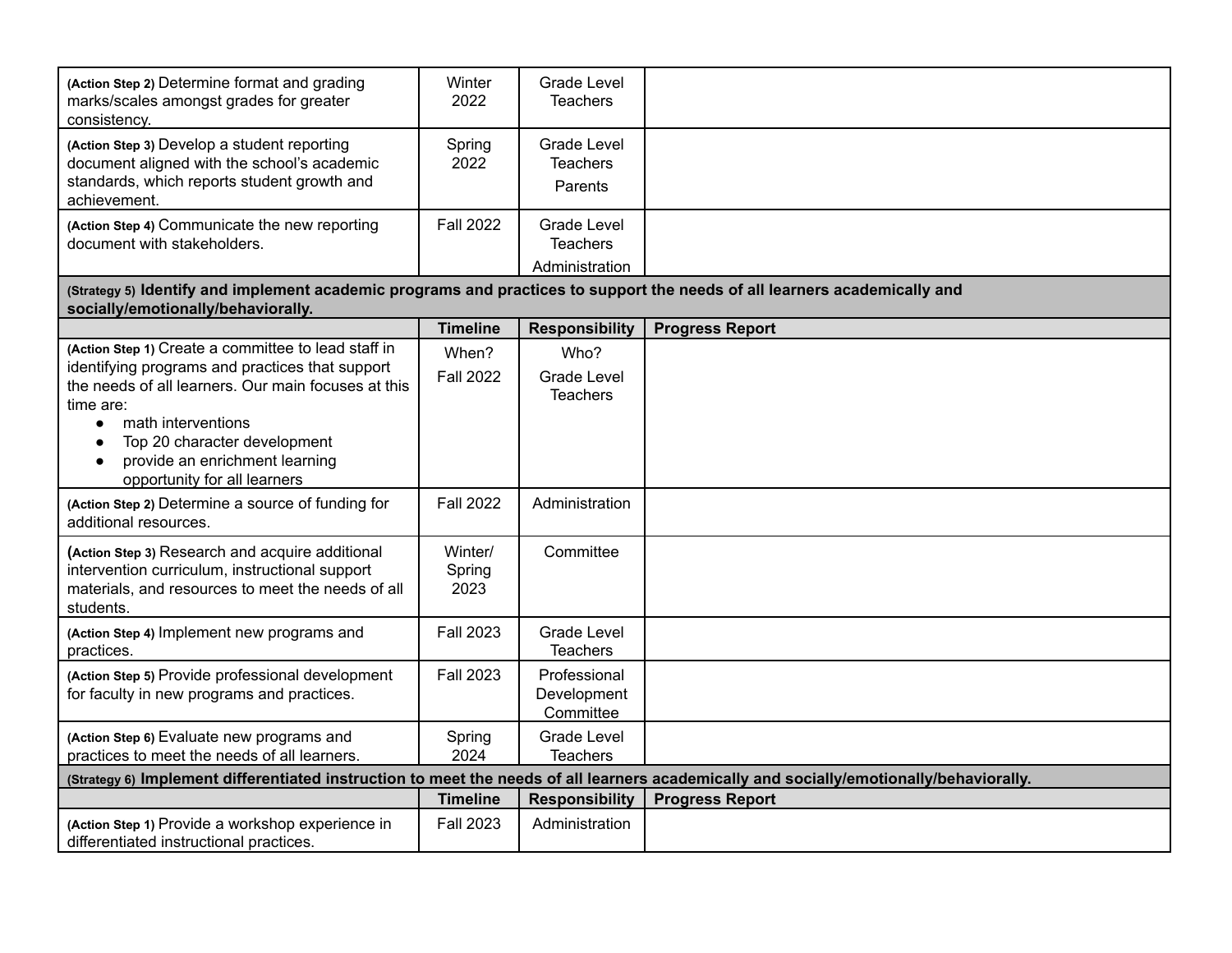|                                                                                                                                                                          |                                 | Professional<br>Development<br>Committee |  |
|--------------------------------------------------------------------------------------------------------------------------------------------------------------------------|---------------------------------|------------------------------------------|--|
| (Action Step 2) Expand the use of differentiated<br>instruction by developing lessons that engage<br>students on various levels through multiple<br>teaching strategies. | <b>Fall/Winter</b><br>2023-2024 | Grade Level<br><b>Teachers</b>           |  |
| (Action Step 3) Develop a plan for meeting to share<br>differentiated teaching and assessment<br>strategies.                                                             | <b>Fall/Winter</b><br>2023-2024 | Grade Level<br><b>Teachers</b>           |  |
| (Action Step 4) Develop an evaluation tool for<br>monitoring teacher use of best teaching practices<br>in differentiation.                                               | Spring<br>2024                  | Grade Level<br>Teachers                  |  |

| (Strategy 7) Promote teacher effectiveness and professional learning.                                                                                          |                                 |                                          |                         |
|----------------------------------------------------------------------------------------------------------------------------------------------------------------|---------------------------------|------------------------------------------|-------------------------|
|                                                                                                                                                                | <b>Timeline</b>                 | <b>Responsibility</b>                    | <b>Progress Report</b>  |
| (Action Step 1) Research peer coaching.                                                                                                                        | When?                           | Who?                                     | When and what happened? |
|                                                                                                                                                                | Spring<br>2024                  | Grade Level<br><b>Teachers</b>           |                         |
|                                                                                                                                                                |                                 | Administration                           |                         |
| (Action Step 2) Provide for professional<br>development opportunities in peer coaching.                                                                        | <b>Fall 2024</b>                | Professional<br>Development<br>Committee |                         |
| (Action Step 3) Develop and implement a peer<br>coaching method.                                                                                               | <b>Fall/Winter</b><br>2024-2025 | Grade Level<br><b>Teachers</b>           |                         |
| (Action Step 4) Create an evaluation tool that<br>reflects the peer coaching model.                                                                            | Spring<br>2025                  | Grade Level<br><b>Teachers</b>           |                         |
| (Action Step 5) Collaboratively create individual<br>staff development goals, ensuring a connection<br>with the school's mission and philosophy<br>statements. | <b>Fall 2025</b>                | Grade Level<br><b>Teachers</b>           |                         |



(OBJECTIVE 2) ST. MARY'S CATHOLIC SCHOOL WILL PROVIDE A SAFE, FUNCTIONAL, AND ATTRACTIVE LEARNING FACILITY.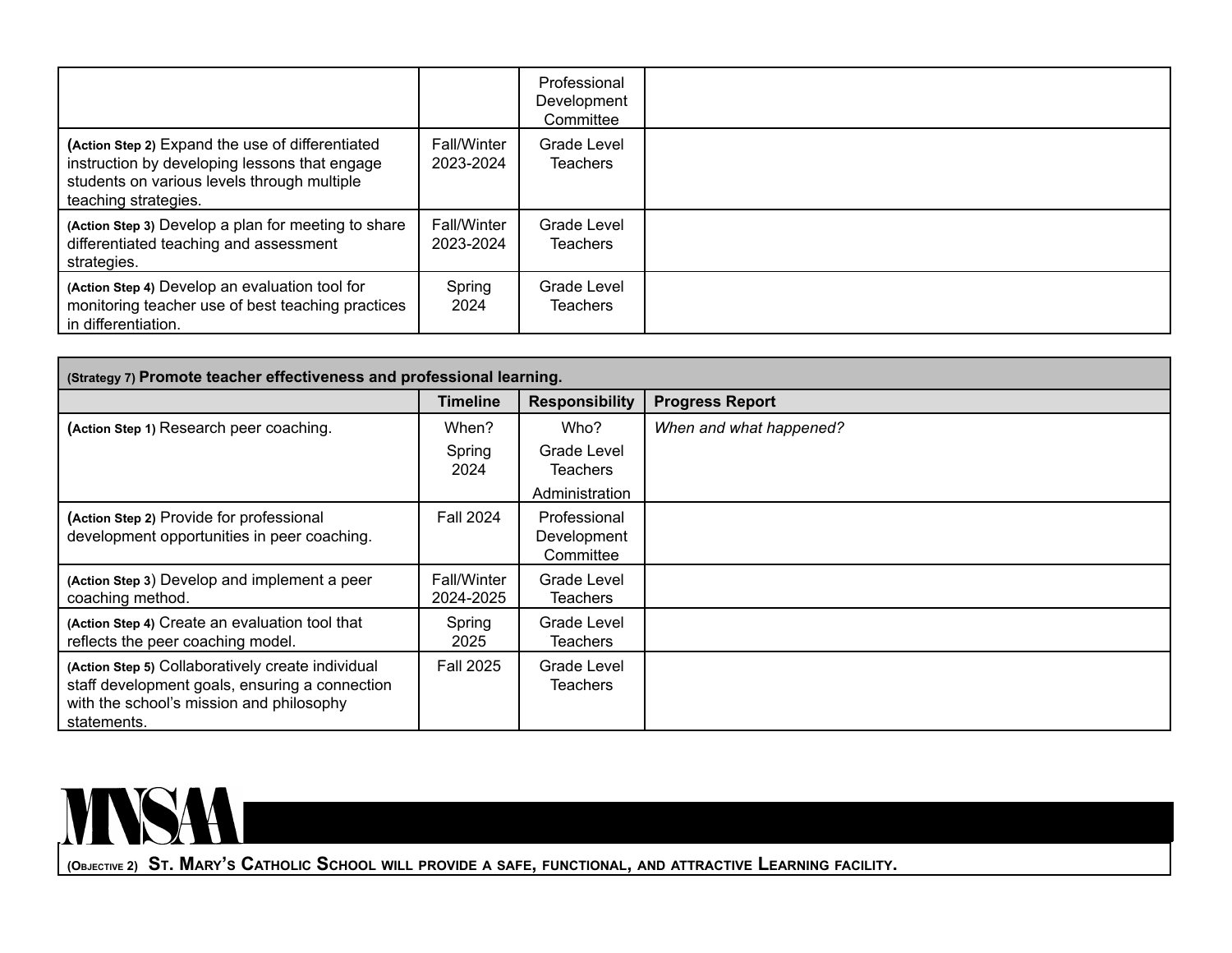| (Strategy 1) Explore options to manage maintenance.                                                                                                               |                           |                                                                   |                                                                                                                                                                                                                                                                                                                                                                                                                                                                                                                       |  |
|-------------------------------------------------------------------------------------------------------------------------------------------------------------------|---------------------------|-------------------------------------------------------------------|-----------------------------------------------------------------------------------------------------------------------------------------------------------------------------------------------------------------------------------------------------------------------------------------------------------------------------------------------------------------------------------------------------------------------------------------------------------------------------------------------------------------------|--|
|                                                                                                                                                                   | <b>Timeline</b>           | <b>Responsibility</b>                                             | <b>Progress Report</b>                                                                                                                                                                                                                                                                                                                                                                                                                                                                                                |  |
| (Action Step 1) Survey faculty, staff, students, and<br>parents specifically about heating, cooling, desks,<br>bathrooms, and other relevant building facilities. | When?<br><b>Fall 2020</b> | Who?<br>Maintenance<br>Committee<br>Administration                | 2020-21 The action taken was to have the maintenance committee go<br>through the building to determine the needs of the school. We decided<br>not to survey the parents at this time because of our current financial<br>situation. We reached out for professional guidance on tasks the<br>committee was not sure about. After assessing the needs of the building,<br>we prioritized projects based on what our budget could allow.                                                                                |  |
| (Action Step 2) Analyze data from survey and<br>prioritize needs keeping the budget in mind.                                                                      | Winter<br>2021            | Maintenance<br>Committee                                          | 2020-21 The action taken was to remove this step since it is no longer<br>pertinent.                                                                                                                                                                                                                                                                                                                                                                                                                                  |  |
| (Action Step 3) Develop a 5 year maintenance plan<br>based on priority of needs and funding.                                                                      | Spring<br>2021            | Maintenance<br>Committee                                          | 2020-21 The action taken was to seek assistance from the Parish Council<br>on advising the school with budgeting for future expenses. In the past the<br>Church has financially assisted us with large building maintenance<br>projects, but because of their current financial situation they have not<br>been able to help as much. One question still being discussed is does the<br>Parish Council foresee that they will be able to assist the school with<br>large building maintenance projects in the future? |  |
| (Action Step 3) Identify funds to support the<br>maintenance plan.                                                                                                | Spring<br>2021            | Maintenance<br>Committee<br>Administration<br><b>School Board</b> | 2020-21 The action taken was to continue using the operating budget and<br>extra fundraising money to support the maintenance projects at this time.<br>There will need to be a plan put in place within the next year to determine<br>how to pay for a new roof that we expect to replace in the next 5 years.                                                                                                                                                                                                       |  |
| (Action Step 4) Implement maintenance plan<br>ensuring an optimal learning environment.                                                                           | <b>Fall 2021</b>          | Maintenance<br>Committee<br>Administration                        |                                                                                                                                                                                                                                                                                                                                                                                                                                                                                                                       |  |
| (Action Step 5) Evaluate and adjust maintenance<br>plan based on funding and building needs.                                                                      | Winter<br>2022-2027       | Maintenance<br>Committee<br>Administration                        |                                                                                                                                                                                                                                                                                                                                                                                                                                                                                                                       |  |
| (Strategy 2) Implement Emergency Operations Plan.                                                                                                                 |                           |                                                                   |                                                                                                                                                                                                                                                                                                                                                                                                                                                                                                                       |  |
|                                                                                                                                                                   | <b>Timeline</b>           | <b>Responsibility</b>                                             | <b>Progress Report</b>                                                                                                                                                                                                                                                                                                                                                                                                                                                                                                |  |
| (Action Step 1) Complete the Emergency<br>Operations Plan.                                                                                                        | When?<br><b>Fall 2020</b> | Who?<br>Administrative<br>Assistant<br>Administration             | 2020-21 The action taken was to complete the Emergency Operations<br>Plan in the fall of 2020.                                                                                                                                                                                                                                                                                                                                                                                                                        |  |
| (Action Step 2) Share the plan with local emergency<br>personnel for feedback.                                                                                    | <b>Fall 2020</b>          | Administration                                                    | 2020-21 The action taken was to share the plan with emergency<br>personnel; no concerns were provided by the emergency personnel.                                                                                                                                                                                                                                                                                                                                                                                     |  |

Administration *2020-21 The action taken was to train staff on March 12, 2021.*

Spring 2021

**(Action Step 3)** Train on the Emergency Operations

Plan with staff.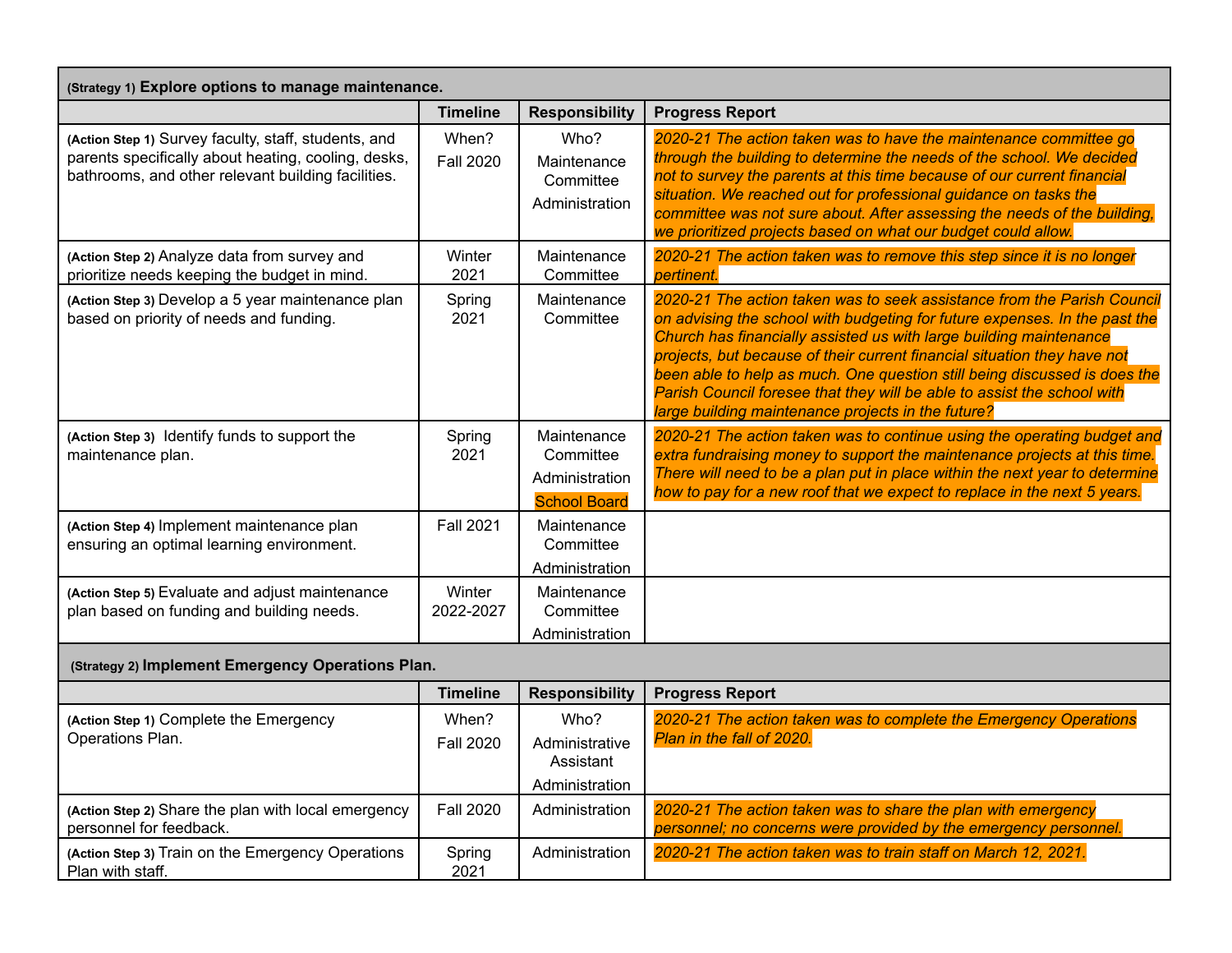| (Action Step 4) Evaluate and adjust the Emergency<br>Operations Plan.                                             | <b>Fall 2021</b>          | Administration<br>Staff                                        |                                                                                                                                                                                                                                                                                                                                                                                                                                                                                                                                                                                                                                                                                                                                                                                                                                                                                                                                                                                                                                                                                                                                                                                                                                                                                                                                                                |  |  |
|-------------------------------------------------------------------------------------------------------------------|---------------------------|----------------------------------------------------------------|----------------------------------------------------------------------------------------------------------------------------------------------------------------------------------------------------------------------------------------------------------------------------------------------------------------------------------------------------------------------------------------------------------------------------------------------------------------------------------------------------------------------------------------------------------------------------------------------------------------------------------------------------------------------------------------------------------------------------------------------------------------------------------------------------------------------------------------------------------------------------------------------------------------------------------------------------------------------------------------------------------------------------------------------------------------------------------------------------------------------------------------------------------------------------------------------------------------------------------------------------------------------------------------------------------------------------------------------------------------|--|--|
| (OBJECTIVE 3) ST. MARY'S CATHOLIC SCHOOL WILL REMAIN FINANCIALLY VIABLE INTO THE FUTURE.                          |                           |                                                                |                                                                                                                                                                                                                                                                                                                                                                                                                                                                                                                                                                                                                                                                                                                                                                                                                                                                                                                                                                                                                                                                                                                                                                                                                                                                                                                                                                |  |  |
| (Strategy 1) Create financial stability and viability.                                                            |                           |                                                                |                                                                                                                                                                                                                                                                                                                                                                                                                                                                                                                                                                                                                                                                                                                                                                                                                                                                                                                                                                                                                                                                                                                                                                                                                                                                                                                                                                |  |  |
|                                                                                                                   | <b>Timeline</b>           | <b>Responsibility</b>                                          | <b>Progress Report</b>                                                                                                                                                                                                                                                                                                                                                                                                                                                                                                                                                                                                                                                                                                                                                                                                                                                                                                                                                                                                                                                                                                                                                                                                                                                                                                                                         |  |  |
| (Action Step 1) Develop a 3 year plan to address<br>financial stability and viability.                            | When?<br><b>Fall 2020</b> | Who?<br>Administration<br>School Board<br><b>Parish Priest</b> | 2020-21 The action taken was determining that we will need more time to<br>develop this plan. St. Mary's School administration meets with the School<br>Board, Finance Committee, and Parish Council monthly to discuss<br>operations of the school, including budget and financial projections. As<br>the new church building is now completed and church expenses are<br>beginning to be established, these discussions will become more<br>important as we look to the future of the school as a mission of the parish.<br>New fundraiser and donor opportunities continue to be discussed and are<br>implemented regularly to offset declining subsidy dollars available from<br>the church. Parish and school enrollment statistics are also monitored<br>closely to determine projected income for future years. Even though St.<br>Mary's School is functioning efficiently with current dollars received, we<br>recognize that future years may prove to be difficult with declining school<br>enrollment and parish membership. Budget cuts will be part of these<br>difficult discussions, with the goal of increasing enrollment and donations<br>at the forefront of these discussions. Objective 3, strategy 1 addresses<br>the need to evaluate financial projections to assure revenue is meeting<br>the needs of the operations of the school. |  |  |
| (Action Step 2) Monitor and evaluate the plan.                                                                    | Winter<br>2021            | Administration<br>School Board                                 |                                                                                                                                                                                                                                                                                                                                                                                                                                                                                                                                                                                                                                                                                                                                                                                                                                                                                                                                                                                                                                                                                                                                                                                                                                                                                                                                                                |  |  |
| (Action Step 3) Gather alumni information, using the<br>school website and social media, to create a<br>database. | <b>Fall 2021</b>          | Administration<br>Community<br>Members                         |                                                                                                                                                                                                                                                                                                                                                                                                                                                                                                                                                                                                                                                                                                                                                                                                                                                                                                                                                                                                                                                                                                                                                                                                                                                                                                                                                                |  |  |
| (Action Step 4) Engage alumni in promoting the<br>school.                                                         | Winter<br>2022            | Marketing                                                      |                                                                                                                                                                                                                                                                                                                                                                                                                                                                                                                                                                                                                                                                                                                                                                                                                                                                                                                                                                                                                                                                                                                                                                                                                                                                                                                                                                |  |  |
| (Strategy 2) Establish a Tuition Assistance Plan.                                                                 |                           |                                                                |                                                                                                                                                                                                                                                                                                                                                                                                                                                                                                                                                                                                                                                                                                                                                                                                                                                                                                                                                                                                                                                                                                                                                                                                                                                                                                                                                                |  |  |
|                                                                                                                   | <b>Timeline</b>           | <b>Responsibility</b>                                          | <b>Progress Report</b>                                                                                                                                                                                                                                                                                                                                                                                                                                                                                                                                                                                                                                                                                                                                                                                                                                                                                                                                                                                                                                                                                                                                                                                                                                                                                                                                         |  |  |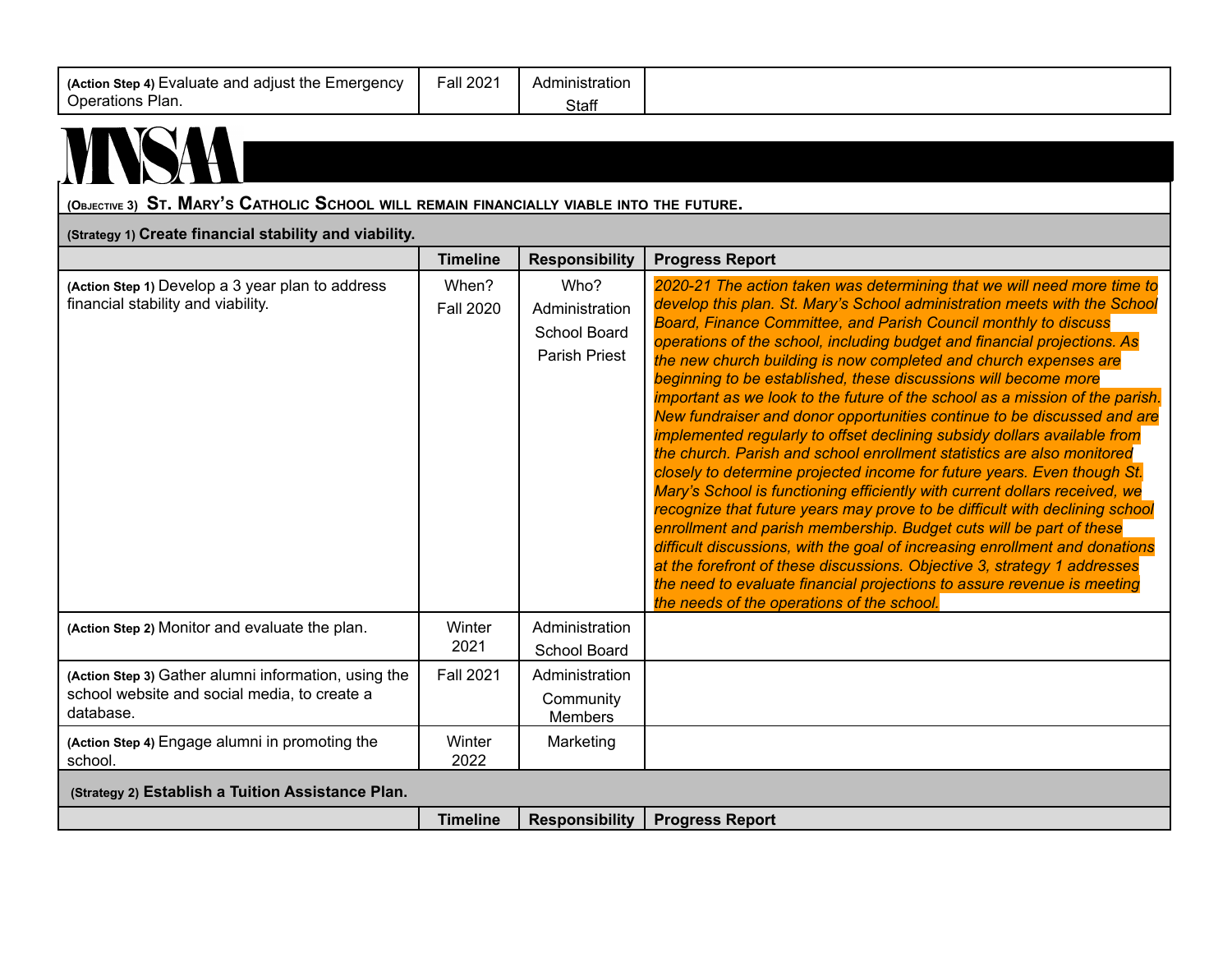| (Action Step 1) Implement the tuition assistance<br>plan from funds already received from a memorial<br>scholarship. | When?<br>Spring<br>2020 | Who?<br>Administration                           | 2020-21 The action taken was to notify parents of the opportunity to apply<br>for the Stacy Meyer Scholarship Fund. Information about the scholarship<br>was shared on the tuition commitment form, school website,<br>SchoolSpeak parent portal, and in the State of the School. |
|----------------------------------------------------------------------------------------------------------------------|-------------------------|--------------------------------------------------|-----------------------------------------------------------------------------------------------------------------------------------------------------------------------------------------------------------------------------------------------------------------------------------|
| (Action Step 2) Evaluate the newly added tuition                                                                     | <b>Fall 2020</b>        | Administration                                   | 2020-21 The action taken was to research ways to get families to apply                                                                                                                                                                                                            |
| assistance plan.                                                                                                     |                         | School Board                                     | for this scholarship.                                                                                                                                                                                                                                                             |
| (Action Step 3) Revise the plan as needed to meet                                                                    | Winter                  | Administration                                   |                                                                                                                                                                                                                                                                                   |
| the needs of St. Mary's Catholic School.                                                                             | 2021                    | School Board                                     |                                                                                                                                                                                                                                                                                   |
| (Action Step 4) Develop a plan to sustain the fund.<br>Create a sponsor program within the church<br>community.      | <b>Fall 2023</b>        | Administration<br>School Board<br>Parish Council |                                                                                                                                                                                                                                                                                   |

| (Strategy 3) Develop a 5 year fundraising plan.                                                                                                                           |                           |                                         |                         |
|---------------------------------------------------------------------------------------------------------------------------------------------------------------------------|---------------------------|-----------------------------------------|-------------------------|
|                                                                                                                                                                           | <b>Timeline</b>           | <b>Responsibility</b>                   | <b>Progress Report</b>  |
| (Action Step 1) Assess financial resources that are<br>necessary for expected expenses for the next 5<br>years.                                                           | When?<br><b>Fall 2023</b> | Who?<br>Administration<br>School Board  | When and what happened? |
| (Action Step 2) Based on assessment, develop a<br>fundraising plan that includes the proper medium<br>for raising the funds and proper sequencing of<br>asking for funds. | Winter<br>2024            | Administration<br>School Board<br>Staff |                         |
| (Action Step 3) Communicate major aspects of the<br>plan to all stakeholders.                                                                                             | <b>Fall 2024</b>          | Administration                          |                         |
| (Action Step 4) Evaluate and adjust the fundraising<br>plan.                                                                                                              | Spring<br>2025            | Administration<br>School Board<br>Staff |                         |

## MSAI

(OBJECTIVE 4) ST. MARY'S CATHOLIC SCHOOL WILL COMMUNICATE EFFECTIVELY WITH STAKEHOLDERS TO INCREASE ENROLLMENT AND RETENTION OF STUDENTS **IN THE SCHOOL.**

**(Strategy 1) Develop and implement a marketing plan to attract new families.**

**Timeline Responsibility Progress Report**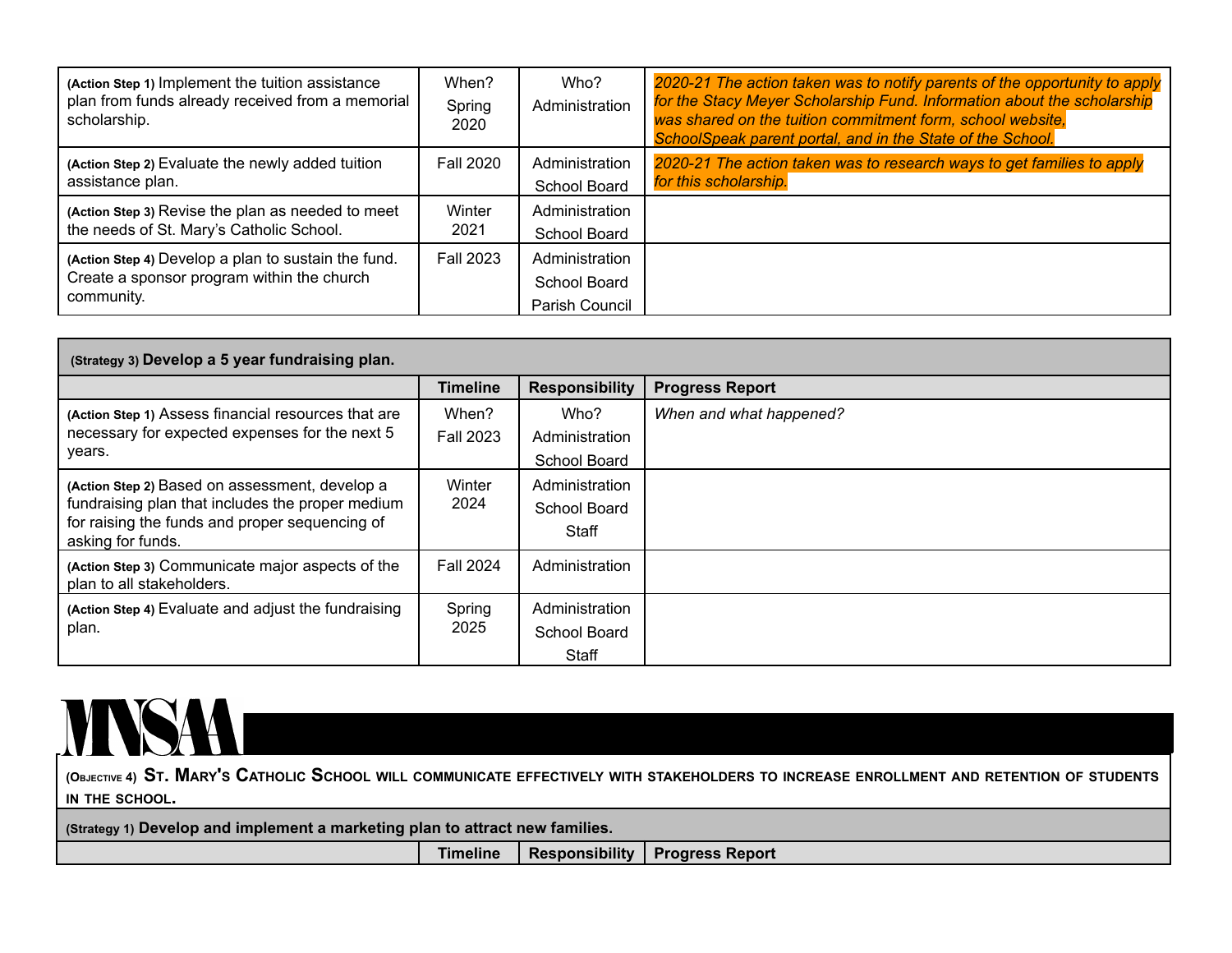| (Action Step 1) Work with the current marketing<br>committee to develop a marketing plan. | When?<br><b>Fall 2020</b>          | Who?<br>Marketing<br>Committee<br>Staff | 2020-21 The action taken was to develop a marketing plan and share it<br>with the School Board in the fall of 2020.                                                                                                                                                                                                                                                                                                                                                                                                                                                                                                                                                                                                                                                                                    |
|-------------------------------------------------------------------------------------------|------------------------------------|-----------------------------------------|--------------------------------------------------------------------------------------------------------------------------------------------------------------------------------------------------------------------------------------------------------------------------------------------------------------------------------------------------------------------------------------------------------------------------------------------------------------------------------------------------------------------------------------------------------------------------------------------------------------------------------------------------------------------------------------------------------------------------------------------------------------------------------------------------------|
| (Action Step 2) Implement the marketing plan.                                             | Winter<br>2021                     | Marketing<br>Committee                  | 2020-21 The action taken by the marketing committee focused on four<br>areas this year: enrollment, fundraising, alumni, and social media. One of<br>our biggest accomplishments was completing an alumni database and<br>making some new contacts with alumni. We have found ways to promote<br>St. Mary's School on our Facebook page with teacher interviews, alumni<br>testimonials, live-streamed events, and weekly happenings with the<br>students. To increase enrollment we added an incentive program that<br>offers any family who recruits a new family a tuition credit. Next fall we<br>plan to create a sub committee for our scrip program to increase<br>awareness and use. The marketing committee created a needs<br>assessment survey to share with parents in the spring of 2021. |
| (Action Step 3) Evaluate and adjust the marketing<br>plan.                                | Spring<br>2021<br><b>Fall 2021</b> | Marketing<br>Committee                  | 2020-21 The action taken to evaluate and adjust the marketing plan will<br>happen in the fall of 2021 after we receive data from our spring survey<br>and plan for the next school year.                                                                                                                                                                                                                                                                                                                                                                                                                                                                                                                                                                                                               |

## **(Strategy 2) Retain current students and families.**

|                                                                                                                                                 | <b>Timeline</b>         | <b>Responsibility</b>                                    | <b>Progress Report</b>                                                                                                                                                                                                                                                                             |
|-------------------------------------------------------------------------------------------------------------------------------------------------|-------------------------|----------------------------------------------------------|----------------------------------------------------------------------------------------------------------------------------------------------------------------------------------------------------------------------------------------------------------------------------------------------------|
| (Action Step 1) Explore and maintain high levels of<br>communication with current families.                                                     | When?<br>Spring<br>2021 | Who?<br>Grade Level<br><b>Teachers</b><br>Administration | 2020-21 The action taken resulted from a discussion as a staff. We<br>discussed what we are doing right now that is working and ways we can<br>build relationships to increase communication. It was decided we would<br>conduct another parent survey since the last one was done in 2017-2018.   |
| (Action Step 2) Provide ongoing mentoring support<br>for new families.                                                                          | <b>Fall 2021</b>        | Grade Level<br><b>Teachers</b><br>Administration         |                                                                                                                                                                                                                                                                                                    |
| (Action Step 3) Examine reasons for families who<br>choose to depart to another school setting for<br>their child.                              | Spring<br>2021          | Administration<br>Staff                                  | 2020-21 The action taken was to have discussions about creating an exit<br>survey for families who choose to depart before graduating from 6th<br>grade. There were also discussions about a parent survey for 6th grade<br>parents looking for feedback on their child's education at St. Mary's. |
| (Action Step 4) Collaborate with the marketing<br>committee to develop new ways in which families<br>can interact and connect with one another. | Winter<br>2022          | Marketing<br>Committee<br>Staff                          |                                                                                                                                                                                                                                                                                                    |

| (Strategy 3) Increase Community Involvement of St. Mary's Catholic School while at the same time increasing the educational experiences for<br>students. |                 |  |                                  |  |
|----------------------------------------------------------------------------------------------------------------------------------------------------------|-----------------|--|----------------------------------|--|
|                                                                                                                                                          | <b>Timeline</b> |  | Responsibility   Progress Report |  |